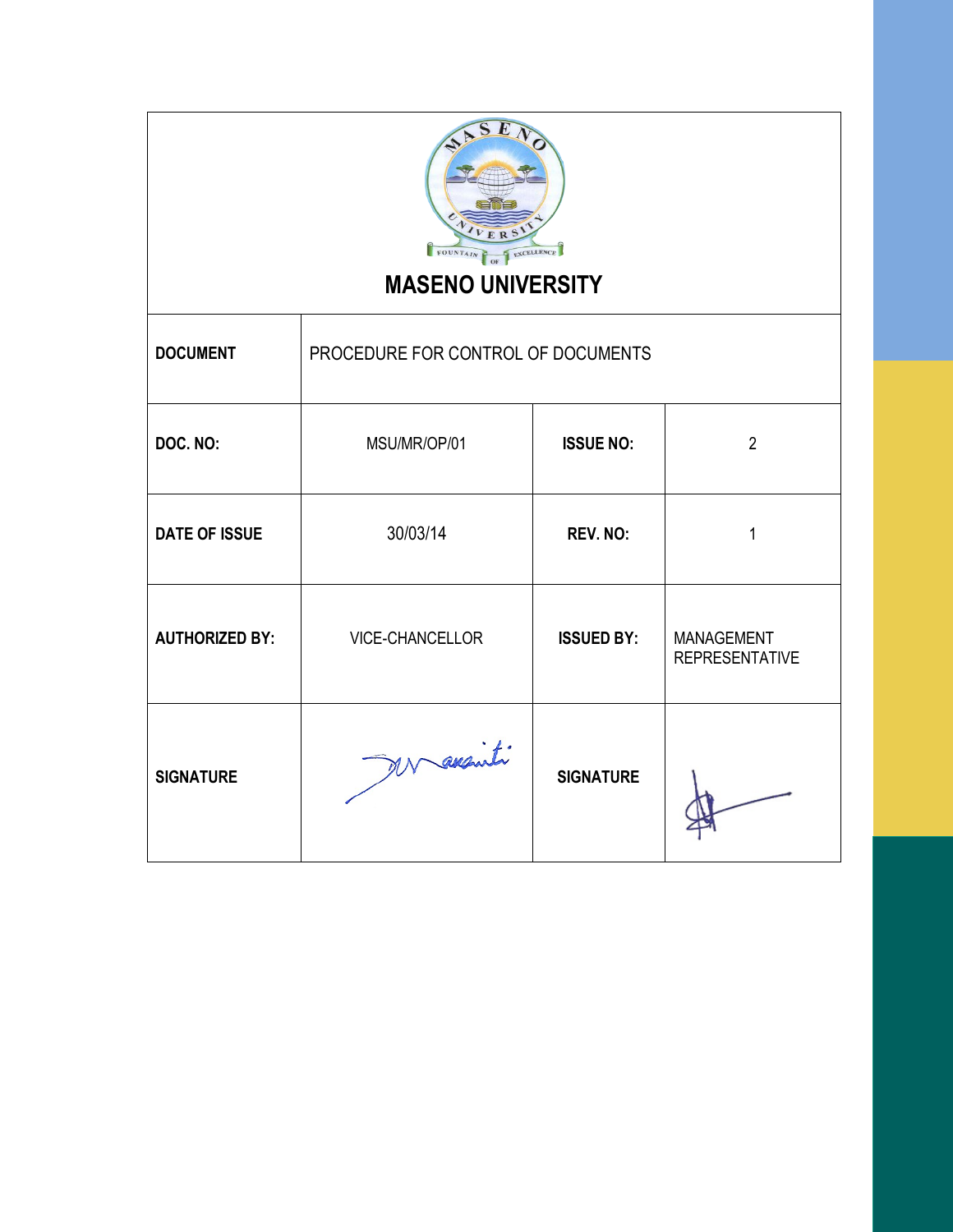| <b>DOCUMENT</b>      | <b>PROCEDURE FOR CONTROL OF DOCUMENTS</b> |                  |  |
|----------------------|-------------------------------------------|------------------|--|
| DOC. NO.             | MSU/MR/OP/01                              | <b>ISSUE NO:</b> |  |
| <b>DATE OF ISSUE</b> | 30/03/14                                  | REV. NO:         |  |

#### **0.1 DOCUMENT CHANGES**

| <b>Date</b> | <b>Changes</b>                                                                 | <b>Authorized By</b> |
|-------------|--------------------------------------------------------------------------------|----------------------|
| 26/03/14    | Clause 1 was reviewed to include all the requirements of the standard.         | ΜR                   |
| 26/03/14    | Clause 4 reviewed to include additional terms and their definitions.           | <b>MR</b>            |
| 26/03/14    | Additional references incorporated                                             | ΜR                   |
| 26/03/14    | Clause 6.1 'University Management Board' replaced with 'University Management' | ΜR                   |
| 26/03/14    | Rearrangement of the numbering of sub clauses.                                 | <b>MR</b>            |
| 26/03/14    | Clause 6.8 specifies identification of uncontrolled document.                  | ΜR                   |

#### **0.2 DOCUMENT DISTRIBUTION**

This quality management procedure shall be available in the Maseno University Website for authorized users.

#### **1. PURPOSE**

This procedure sets out Maseno University methodology for developing and controlling quality management system documentation in order to ensure effective planning, operation and control of the quality management system.

#### **2. SCOPE**

This procedure applies to all documentation to be used within the quality management system. The procedure covers the QMS documentation structure, preparation, control, distribution, updating, retrieval, review and authorization of documents. In addition, it describes methods of identification and control of documents of external origin used within the QMS.

#### **3. REFERENCES**

**3.1** ISO 9001:2008 – Quality Management System – Requirements

#### **3.2 MSU-Quality Manual**

- **3.3 ISO 9000:2005,** Quality Management Systems –Fundamentals and vocabulary
- **3.4 ISO 10013:2001,** Guidelines for Quality Management System Documentation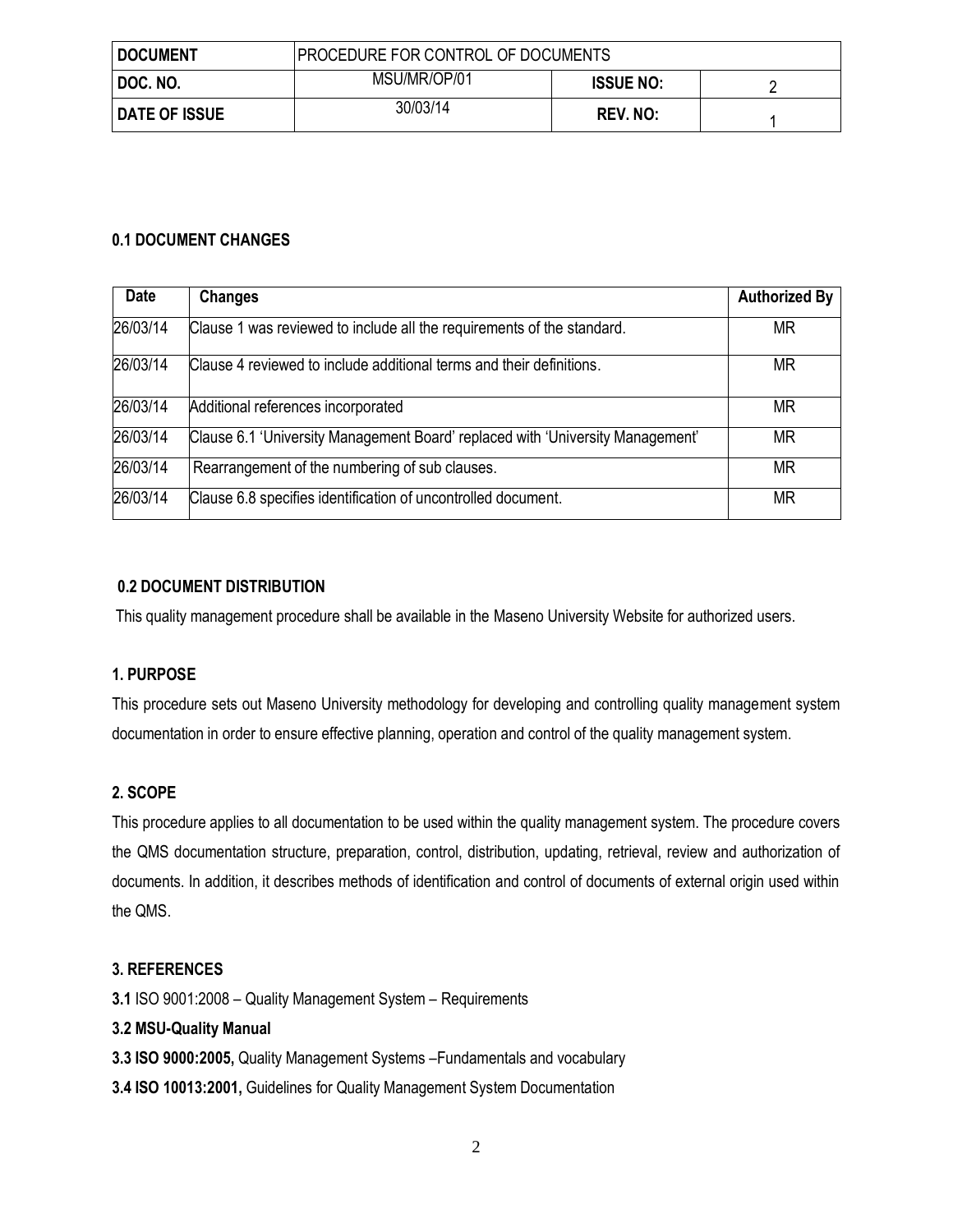| <b>DOCUMENT</b>      | <b>PROCEDURE FOR CONTROL OF DOCUMENTS</b> |                  |  |
|----------------------|-------------------------------------------|------------------|--|
| I DOC. NO.           | MSU/MR/OP/01                              | <b>ISSUE NO:</b> |  |
| <b>DATE OF ISSUE</b> | 30/03/14                                  | REV. NO:         |  |

# **4. TERMS (DEFINITIONS)**

# **4.1 Definitions of Terms Used:**

For the purpose of this procedure the following terms shall apply in addition to those already defined in the Maseno University Quality Manual.

# **4.1.1 Documents of external origin:**

These are documents which are used within the quality management system to ensure correct performance of processes without necessarily making any further detailing. Documents of external origin in most cases may include customer supplied specification, standards, equipment manuals, legislation and regulations (including Acts, legal notices and government circulars/directives), any guidelines and guidance documents

- 4.1.2 Dispatch Book
- 4.1.3 Distribution List
- 4.1.4 Level One Documents
- 4.1.5 Level Two Documents
- 4.1.6 Council Documents
- 4.1.7 University Management Documents
- 4.1.8 Senate Documents
- 4.1.9 University Statutes
- **4.2 List of Abbreviations**
	- **AFD - Administration Finance and Development**
	- **ASA -Academic and Students Affairs**
	- **MSU - Maseno University**
	- **MR - Management Representative**
	- **OP - Operating Procedure**

#### **5. RESPONSIBILITIES**

The Management Representative, Heads of the respective Departments/Sections in the University shall ensure the effective implementation of these procedures.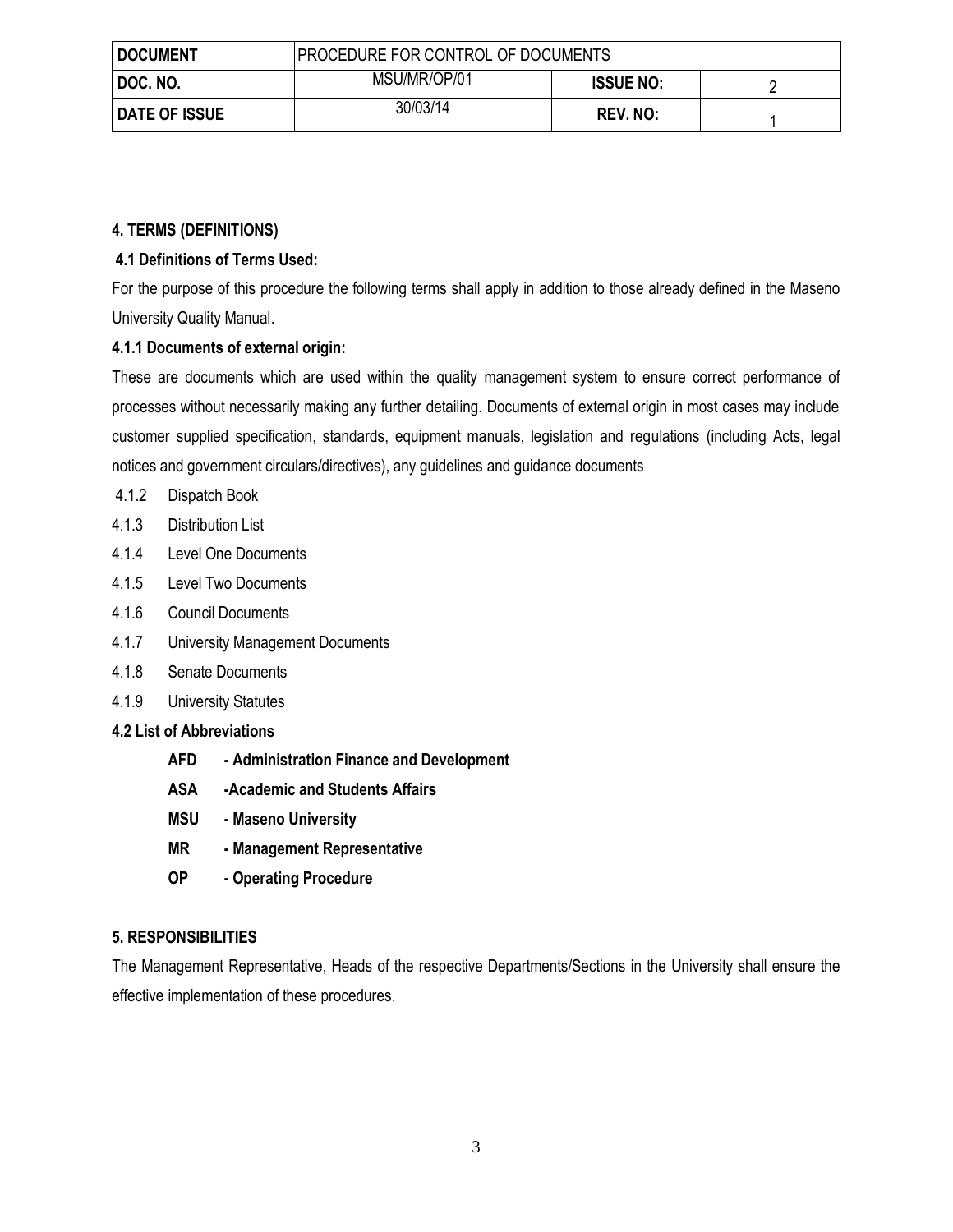| <b>DOCUMENT</b>      | <b>PROCEDURE FOR CONTROL OF DOCUMENTS</b> |                  |  |
|----------------------|-------------------------------------------|------------------|--|
| DOC. NO.             | MSU/MR/OP/01                              | <b>ISSUE NO:</b> |  |
| <b>DATE OF ISSUE</b> | 30/03/14                                  | REV. NO:         |  |

#### **6.0 METHOD**

#### **6.1 DOCUMENT APPROVAL**

Maseno University shall control the issuance of documents through the approval levels stated below:

6.1.1 All documents of the University QMS documentation in level one and two (ISO 9001:2008, 4.2.1) shall be approved by the Vice-Chancellor and issued by the Management Representative.

6.1.2 All Council documents shall be approved by the Chairman of Council and issued by the Vice- Chancellor.

6.1.3 All University Management documents shall be approved by the Vice-Chancellor and issued by the Deputy Vice Chancellor (AF&D).

6.1.4 All Senate documents shall be approved by the Vice chancellor and issued by the Deputy Vice Chancellor (ASA).

6.1.5 All Deans Committee documents shall be approved by the Deputy Vice chancellor (ASA) and issued by the Registrar ASA.

6.1.6 All Schools/Institute documents shall be approved and issued by respective Deans/Directors.

6.1.7 All documents from the Departments shall be approved and issued by the Chairmen/Heads of Departments.

6.1.8 All documents from the University Library shall be approved and issued by the University Librarian.

6.1.9 All documents from the University Health Services shall be approved and issued by the Chairman Health Services.

6.1.10 All documents from the Students Welfare Services shall be approved and issued by the Director SWS.

6.1.11 All documents from Sports and games Departments shall be approved and issued by the Dean of Students.

6.1.12 All documents for the Laboratories/Workshops shall be approved and issued by Chairmen of department.

6.1.13 All documents for transport shall be approved by the Vice Chancellor and issued by the Transport Manager.

6.1.14 All documents from the University Bookshop shall be approved and issued by the Bookshop Manager.

6.1.15 All documents from the Kisumu Hotel shall be approved by the Deputy Vice chancellor (A,F&D) and issued by the Hotel Manager.

6.1.16 All documents from Finance Department shall be approved and issued by the Finance Officer

6.1.17 All documents from Internal Audit shall be approved by the Vice Chancellor and issued by the Chief Internal Auditor.

6.1.18 All documents from Academic Division shall be approved by the Deputy Vice Chancellor (ASA) and issued by the Registrar (ASA).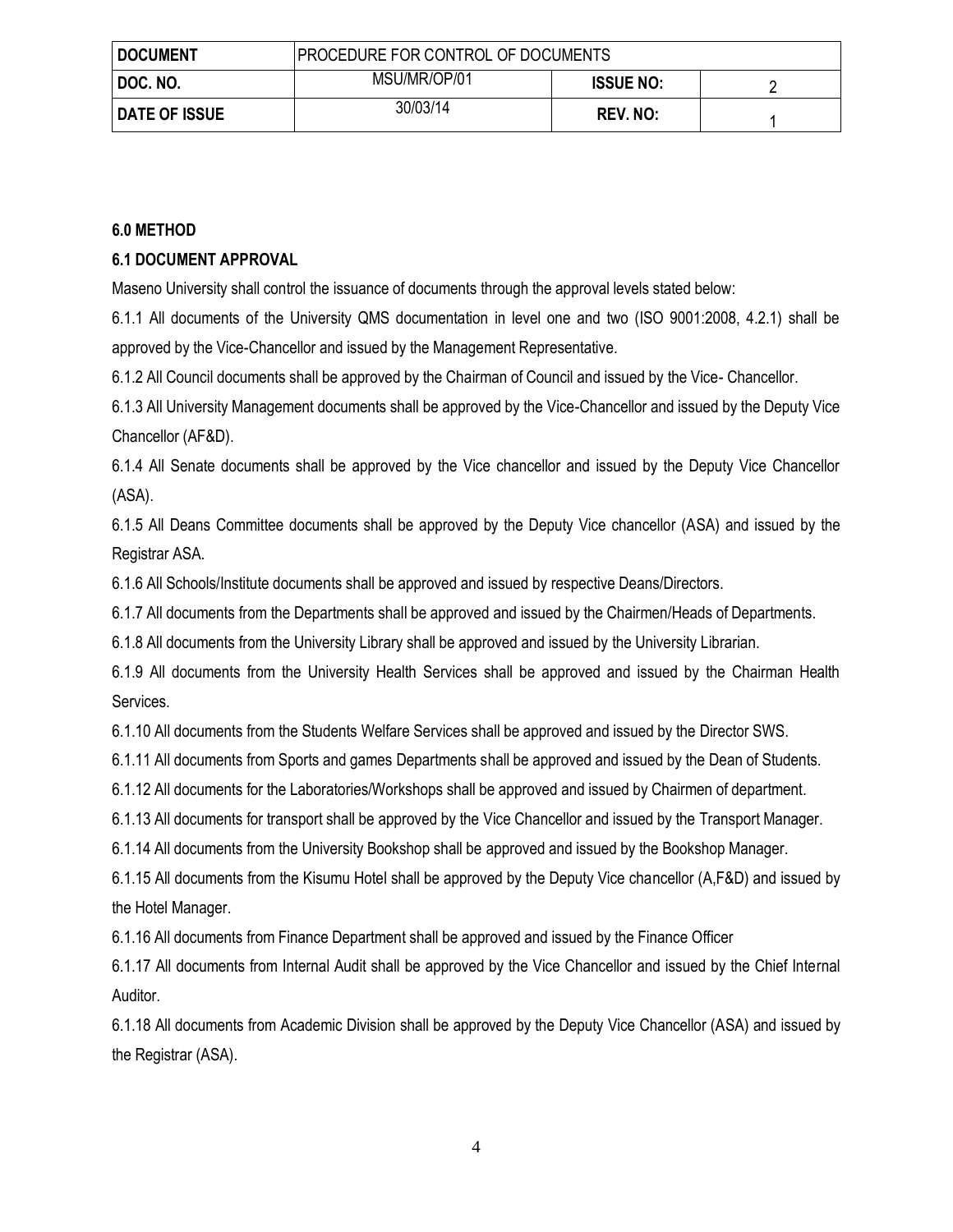| <b>DOCUMENT</b>      | <b>PROCEDURE FOR CONTROL OF DOCUMENTS</b> |                  |  |
|----------------------|-------------------------------------------|------------------|--|
| DOC. NO.             | MSU/MR/OP/01                              | <b>ISSUE NO:</b> |  |
| <b>DATE OF ISSUE</b> | 30/03/14                                  | <b>REV. NO:</b>  |  |

6.1.19 All documents from PRI Division shall be approved by the Deputy Vice Chancellor (PRI) and issued by the Registrar (PRI).

6.1.20 All documents going outside the University shall be approved and issued by the respective Chairmen/Head of department.

# **6.2 REVIEW, UPDATING AND RE-APPROVAL OF DOCUMENTS**

6.2.1 Changes to documents and data shall be reviewed and approved by the same functions that performed the original review and approval.

6.2.2 Any staff member who finds it necessary shall initiate request for a change or amendment to any document by filling a change amendment request form.

6.2.3 The change amendment requests forms shall be submitted to the MR by the Heads of departments.

6.2.4 MR shall liaise with the function responsible for authorship and evaluates the change/ amendments requested then grant approval or reject the request. The document shall then be issued and approved as in clause 6.1 above. *Note: Functional Heads shall ensure communication of the final changes to amended documents which affect their* 

*area. These can be through, meetings, memos, email, fax or circulars.*

# **6.3 IDENTIFICATION OF REVISED QMS DOCUMENTS**

6.3.1 All documents shall contain a Document number and Change table consisting of the date of change, the specific changes, reference to specific areas the changes are made and authorization.

6. 3.4 The revision status of the document shall be identified through issue numbers indicated on each document.

6.3.5 If the changes are minor, the revision number of the document will change but the issue number will remain the same.

6.3.4 If the changes are substantial, the document shall be reissued.

# **6.4 AVAILABILITY OF DOCUMENTS AT POINTS OF USE**

Electronic documents will be available on the University Website and available to all University functions through use of passwords. However, hard copies will be controlled through a distribution list.

#### **6.5 LEGIBILITY OF DOCUMENTS**

6.5.1 All QMS documents shall be typed in Font – (Arial narrow), Font Size – (11) and Line Spacing (1.5) 6.5.2 Printing and photocopying of documents will be done in such a way that documents shall be legible